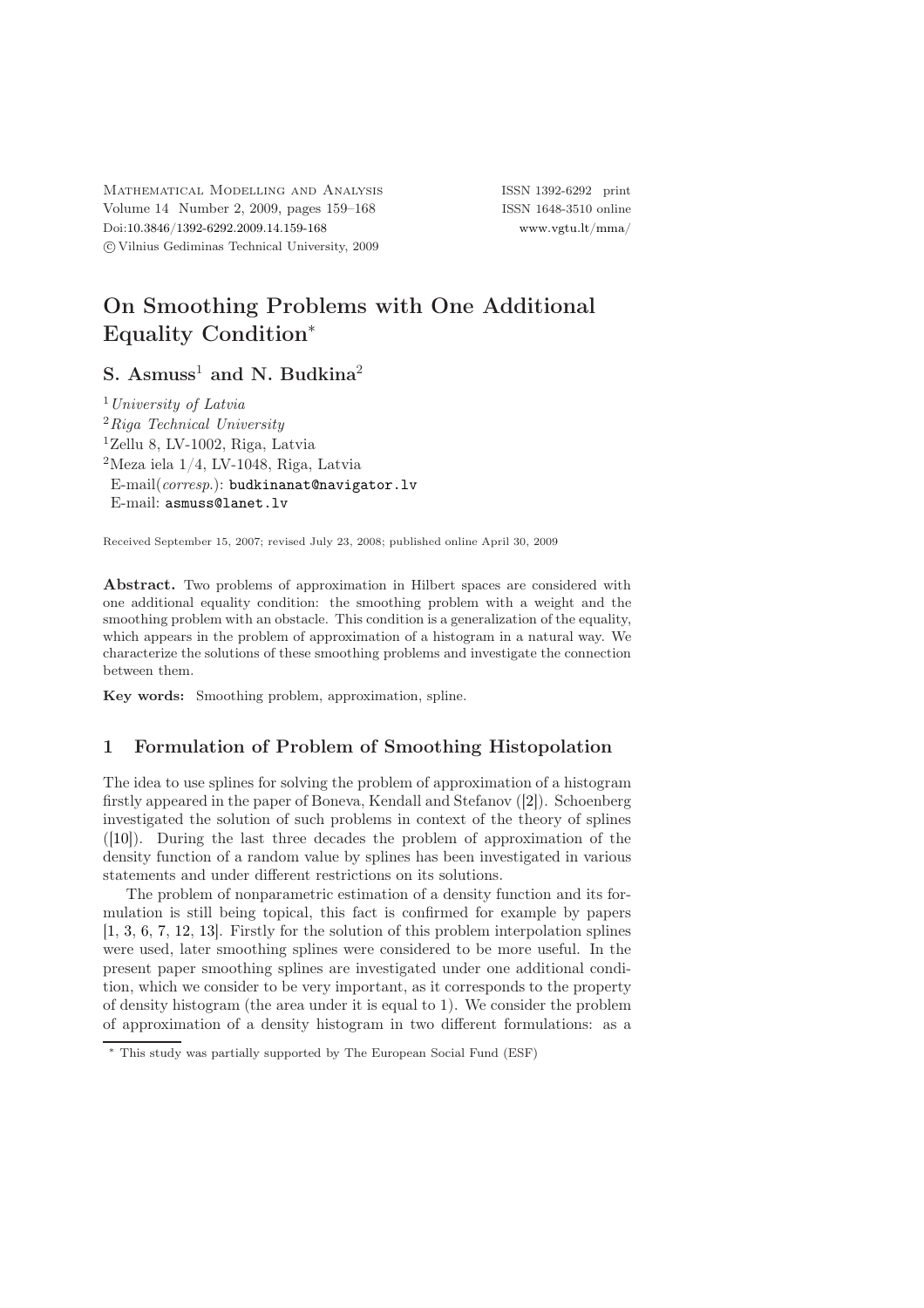problem of smoothing histopolation with a weight parameter and as a problem of smoothing histopolation with an obstacle, we obtain the connection between their solutions. This connection allows us to reduce the problem with an obstacle to the problem with a weight parameter, and using the algorithm for solving the easier problem to find the solution of a problem with an obstacle. The method of reducing one problem to another has been effectively used for smoothing problems without additional restrictions on their solutions (see, e.g. [\[8\]](#page-9-8)).

Let  $\Delta_n = \{a = t_0 < t_1 < \ldots < t_n = b\}$  be a mesh on the interval  $[a, b],$ and let  $F = \{f_1, \ldots, f_n\}$  be a corresponding density histogram, i.e.  $f_i$  is the frequency for the interval  $[t_{i-1}, t_i]$ , where  $i = 1, \ldots, n$ . The mesh steps are denoted by  $h_i = t_i - t_{i-1}, i = 1, ..., n$ .

In many practical applications it is of interest to have a function  $g$  that satisfies the area matching histopolation conditions

$$
\int_{t_{i-1}}^{t_i} g(t) dt = f_i h_i, \quad i = 1, \dots, n.
$$

(see, for example,  $[4, 5]$  $[4, 5]$ ).

The problem of histopolation is solvable, but not uniquely. We suggest to use the following smoothing functional

$$
\int_a^b (g^{(q)}(t))^2 dt
$$

as an objective function. Then we get a histopolation problem in the Sobolev space  $\mathbf{W}_2^q[a,b]$ :

**Problem**  $1^0$  (*histopolation problem*) Find g such, that

$$
\int_a^b (g^{(q)}(t))^2 dt \longrightarrow \min_{\substack{g \in \mathbf{W}_2^q[a,b],\\ \int_{t_{i-1}}^t g(t)dt = f_i h_i, \quad i = 1, \dots, n.}}
$$

Taking into account that the information on frequencies  $f_i, i = 1, \ldots, n$ is obtained in practice as a result of measuring, experiments or preliminary calculations, it may be inexact. Thus we consider a more general case of the problem of approximation of histogram. Depending on the known information about the frequencies, the problem of smoothing histopolation can be considered with different types of restriction on the solution. Let us consider two problems of smoothing histopolation for given parameters  $\omega > 0$ ,  $delta > 0$ .

**Problem**  $2^0$  (the smoothing histopolation with a weight parameter  $\omega$ ). Find g such, that

$$
\int_{a}^{b} (g^{(q)}(t))^{2} dt + \frac{1}{\omega} \sum_{i=1}^{n} \left( \int_{t_{i-1}}^{t_{i}} g(t) dt - f_{i} h_{i} \right)^{2} \longrightarrow \min_{\substack{g \in \mathbf{W}_{2}^{q}[a, b], \\ \int_{a}^{b} g(t) dt = 1.}
$$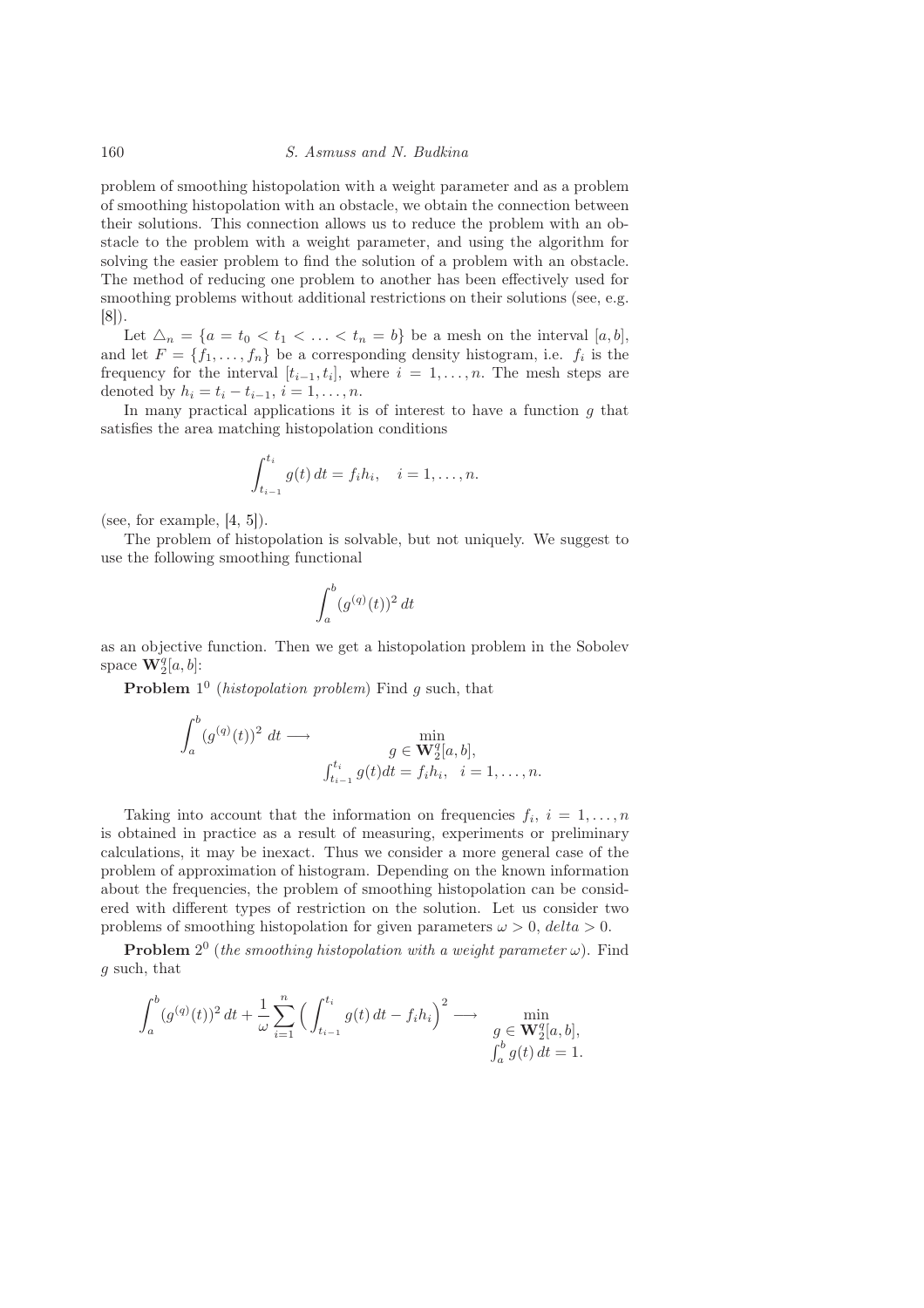**Problem**  $3^0$  (the smoothing histopolation with an obstacle) Find  $g$  such, that

$$
\int_{a}^{b} (g^{(q)}(t))^{2} dt \longrightarrow \min_{\substack{g \in \mathbf{W}_{2}^{q}[a,b], \\ \sum_{i=1}^{n} (\int_{t_{i-1}}^{t_{i}} g(t) dt - f_{i} h_{i})^{2} \leq \delta, \int_{a}^{b} g(t) dt = 1.}
$$

In the case of exact information the last condition  $\int_a^b$ a  $g(t) dt = 1$ , describing the conservation property of density histogram, holds unconditionally. But in the case of inexact information this requirement is essential.

We investigate these two problems, prove the existence of their solutions and show the connection between them in a more general case.

# 2 A Generalization of the Problem of Smoothing Histopolation

Let X, Y be Hilbert spaces and assume that a linear operator  $T : X \to Y$ and linear functionals  $k_i: X \to \mathbb{R}, i = 1, \ldots, n$ , are continuous,  $T(X) = Y$ ,  $dim \text{Ker } T < +\infty$ . Here and in the sequel  $\text{Ker } T$  is the kernel of the operator T. We define the operator  $A = (k_1, \ldots, k_n)$  and suppose that Ker  $T \cap \text{Ker } A = \{0\}$ and  $A(X) = \mathbb{R}^n$ .

For a given vector  $\mathbf{r} = (r_1, \ldots, r_n)$  and parameters  $\delta, \omega > 0$  we consider the following minimization problems:

Problem 1 (the interpolation problem)

$$
\min\{|Tg\|^2 : k_ig = r_i, i = 1,\ldots,n, g \in X\},\
$$

Problem 2 (the smoothing problem with a weight)

$$
\min\left\{\|Tg\|^2 + \frac{1}{\omega}\|Ag - r\|^2\;:\;\;\sum_{i=1}^n k_i g = \sum_{i=1}^n r_i,\quad g \in X\right\},\
$$

Problem 3 (the smoothing problem with an obstacle)

$$
\min \{ ||Tg|| : \sum_{i=1}^{n} (k_i g - r_i)^2 \le \delta, \sum_{i=1}^{n} k_i g = \sum_{i=1}^{n} r_i, \quad g \in X \}.
$$

It is easy to see that Problem  $1^0$ , Problem  $2^0$  and Problem  $3^0$  are a particular cases of Problem 1, Problem 2 and Problem 3 respectively, if

- 1.  $X = \mathbf{W}_2^q[a, b], Y = \mathbf{L}_2[a, b],$
- 2. the operator  $T : \mathbf{W}_2^q[a, b] \to \mathbf{L}_2[a, b]$  is the operator of differentiation  $Tg = g^{(q)}$ ,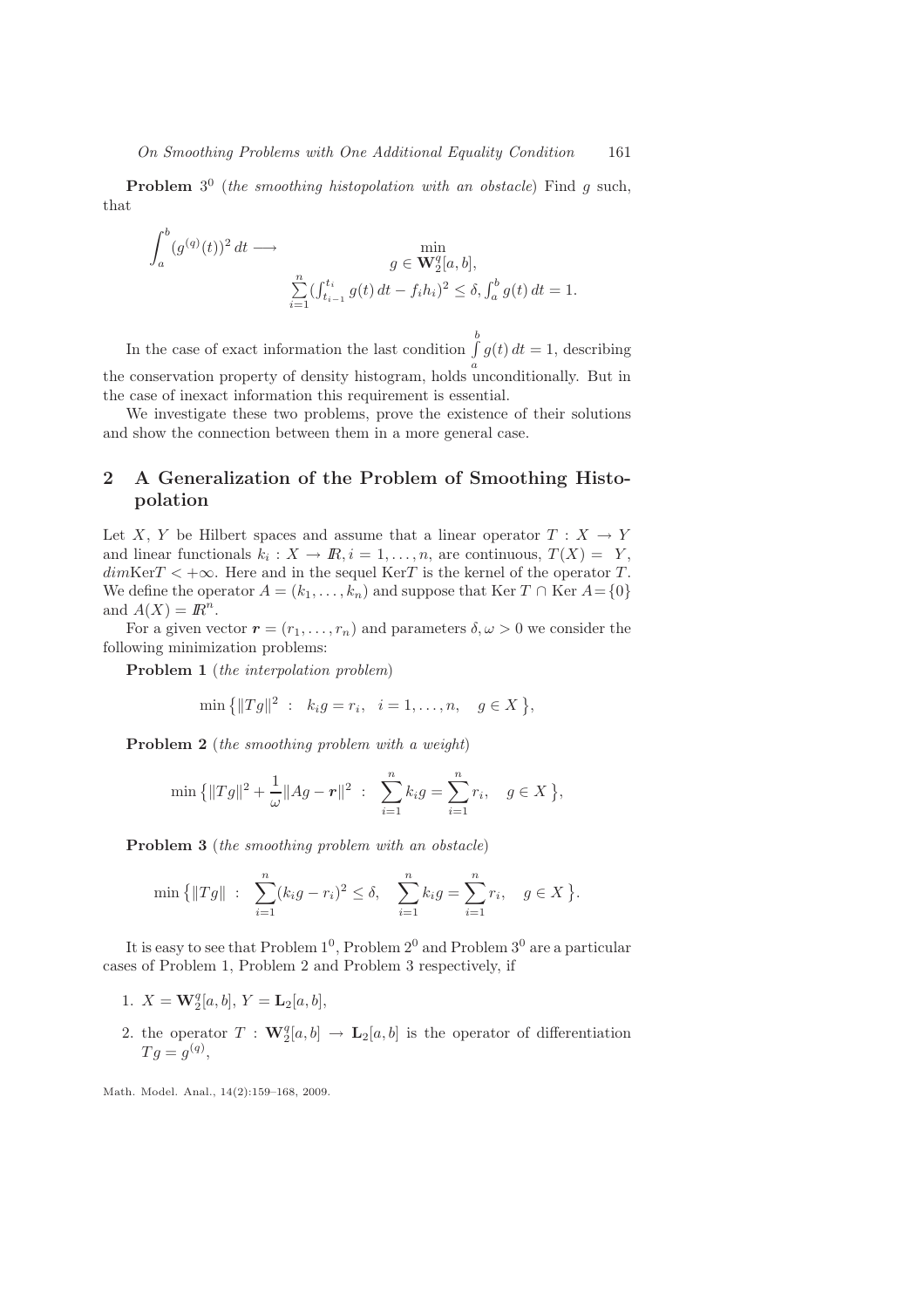<span id="page-3-1"></span> $, n.$ 

3. 
$$
k_i g = \int_{t_{i-1}}^{t_i} g(t) dt, i = 1, ..., n, A = (k_1, ..., k_n),
$$
  
4.  $\mathbf{r} = (r_1, ..., r_n), \sum_{i=1}^{n} r_i = 1$ , where  $r_i = f_i h_i, i = 1, ...$ 

It is known that the solution of the interpolating problem is a spline from the space

 $S(T, A) = \{s \in X: \langle Ts, Tx \rangle = 0 \text{ for all } x \in \text{Ker}A\},\$ 

corresponding to the operators  $T$  and  $A$ . This spline is called an interpolating spline for a vector  $r$ .

Under our assumptions the following theorem of existence and uniqueness of an interpolating spline is true.

**Theorem 1.** ([[3](#page-9-3)], [[8](#page-9-8)]). For each vector  $r \in \mathbb{R}^n$  there exists an unique interpolating spline.

Concerning splines from the space  $S(T, A)$  the following result is known. **Theorem 2.** ([[3](#page-9-3)], [[8](#page-9-8)]). An element  $s \in X$  is a spline of  $S(T, A)$  if and only if there exists a vector  $\lambda \in \mathbb{R}^n$  such that  $T^*Ts = A^*\lambda$ .

It allows us to state that an element  $s \in X$  belongs to  $S(T, A)$  if and only if there exist vectors  $a \in \mathbb{R}^q$  and  $\lambda \in \mathbb{R}^n$  such that s can be written as

<span id="page-3-3"></span><span id="page-3-2"></span>
$$
s = \sum_{j=1}^{q} a_j p_j + \sum_{i=1}^{n} \lambda_i u_i,
$$
  

$$
\sum_{i=1}^{n} \lambda_i k_i p_j = 0, \ j = 1, ..., q,
$$

where

$$
q = dim \text{Ker} T, \ p_1, \dots, p_q \text{ is a basis of } \text{Ker} T,
$$
\n
$$
(2.1)
$$

$$
u_i = (T^*T)^{-1}A^*e_i
$$
,  $i = 1,...,n, e_1,...,e_n$  is a basis of  $\mathbb{R}^n$ . (2.2)

It is known (e.g. [\[3\]](#page-9-3), [\[8\]](#page-9-8)) that the solutions of smoothing problems 2 and 3 without the additional condition  $\sum_{n=1}^{\infty}$  $\sum_{i=1}^{n} k_i g = \sum_{i=1}^{n}$  $\sum_{i=1} r_i$  belong to space  $S(T, A)$  also. Such splines are called *smoothing splines*. The main aim of this paper is to investigate the smoothing problems with the additional restriction  $\sum_{n=1}^{\infty}$  $\sum_{i=1}^n k_i g = \sum_{i=1}^n$  $\sum_{i=1}^{\infty} r_i$ .

#### 3 Analysis of the Smoothing Problem with a Weight

Let us denote

<span id="page-3-0"></span>
$$
Z_{\mathbf{r}} = \{ \mathbf{z} \in \mathbb{R}^n : \sum_{i=1}^n z_i = \sum_{i=1}^n r_i \}, \quad X_{\mathbf{r}} = A^{-1}(Z_{\mathbf{r}}),
$$
  

$$
Z_{\mathbf{r}, \delta} = \{ \mathbf{z} \in \mathbb{R}^n : \sum_{i=1}^n (z_i - r_i)^2 \le \delta \}, \quad X_{\mathbf{r}, \delta} = A^{-1}(Z_{\mathbf{r}, \delta}).
$$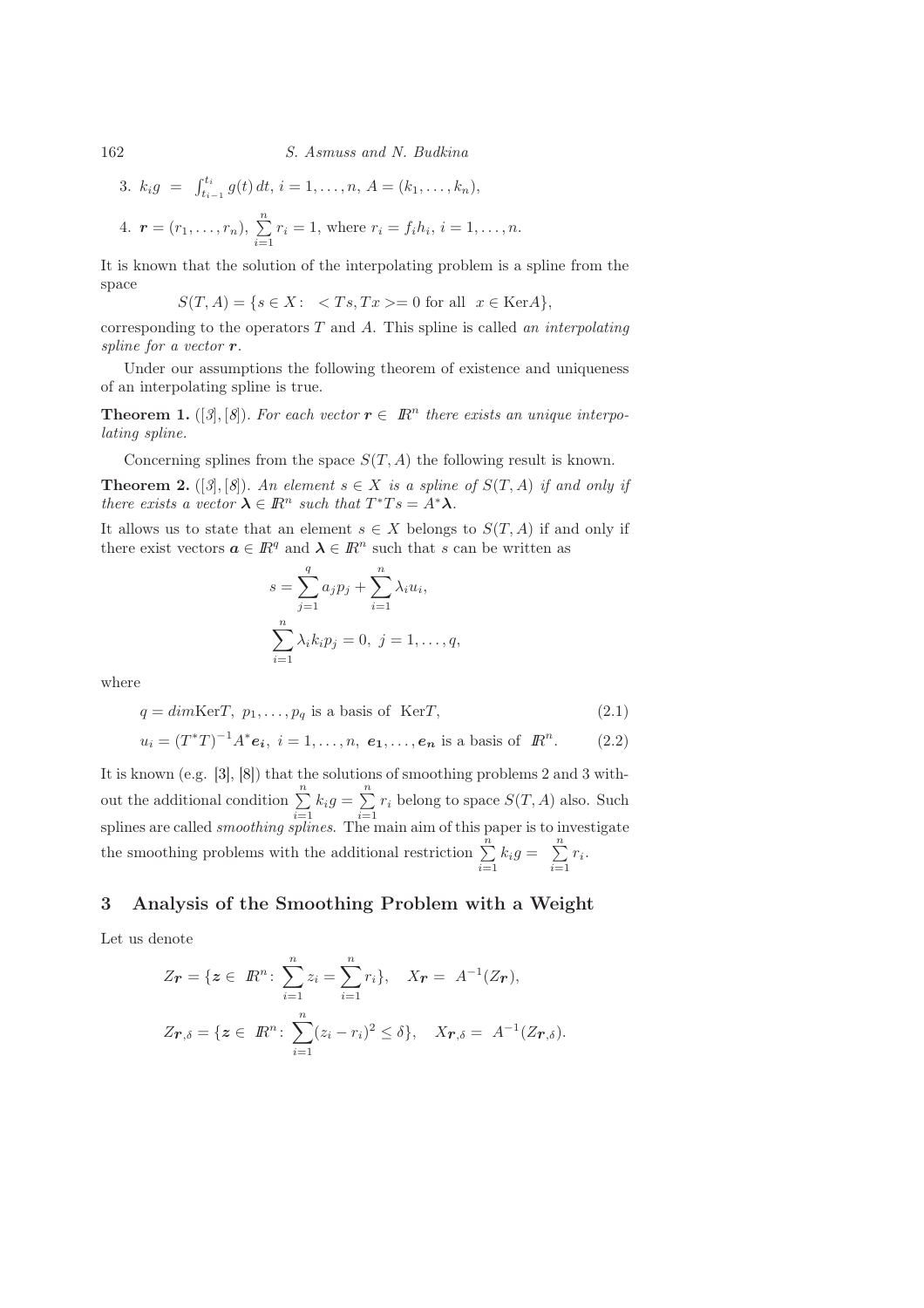**Theorem 3.** There exists a unique solution of Problem 2. An element  $s \in X_r$ is a solution of this problem if and only if there is a number  $\gamma \in \mathbb{R}$  such that

<span id="page-4-0"></span>
$$
T^*Ts = A^*(\gamma e + \frac{1}{\omega}(r - As)),\tag{3.1}
$$

where  $\mathbf{e} = (1, \ldots, 1) \in \mathbb{R}^n$ .

*Proof.* Taking the pair of operators  $T$  and  $\tilde{A}$  we introduce the operator  $\tilde{L}$ 

$$
Lg = (Tg, Ag), \ g \in X.
$$

Its values are in the space  $V = Y \times \mathbb{R}^n$  and the scalar product is defined as

$$
<(y^1, z^1), (y^2, z^2) >_V = _{Y} + \frac{1}{\omega} _{R^n}.
$$

We introduce the vector  $\mathbf{w} = (0, r) \in V$  and rewrite Problem 2 in the form

$$
\|\|Lg - \mathbf{w}\|\|_V \longrightarrow \min_{g \in X_{\mathbf{F}}}.
$$

By using the interpolating spline  $s_r$  for the vector r we rewrite

$$
X_{\boldsymbol{r}}=X_0+s_{\boldsymbol{r}},
$$

and therefore

$$
L(X_{\mathbf{r}}) = L(X_0) + \mathbf{w}_{\mathbf{r}},
$$

where  $\mathbf{w_r} = L(s_r) = (Ts_r, r)$ . To prove the existence of a unique solution of Problem 2 we show that  $L(X_0)$  is closed. It is clear that  $Z_0$  is a closed subspace of  $\mathbb{R}^n$ , which implies that  $X_0 = A^{-1}(Z_0)$  is closed too. The closedness of  $L(X_0)$ for a closed subspace  $X_0 \subset X$  is proved in [\[5\]](#page-9-10), p.13.

Now an element  $s \in X_{\mathcal{F}}$  is an element with the minimal norm  $\| \|Ls-w\| \|_{V}$ (i.e. a solution of Problem 2) if and only if

$$
Ls - \mathbf{w} \perp Lg
$$
 for any  $g \in X_0$ .

This means that

$$
L^*(Ls - \mathbf{w}) \perp X_0
$$
 or  $L^*(Ls - \mathbf{w}) \perp \text{Ker}B$ ,

where

$$
Bg = \sum_{i=1}^{n} k_i g \quad \text{for any} \quad g \in X.
$$

Since  $(\text{Ker}B)^{\perp} = \text{Im}(B^*)$  there exists a number  $\gamma \in \mathbb{R}$  such that

$$
L^*(Ls - \mathbf{w}) = B^*\gamma.
$$

The conjugate operator  $L^*$  can be written as

$$
L^*v = T^*y + \frac{1}{\omega}A^*z, \quad v = (y, z) \in V.
$$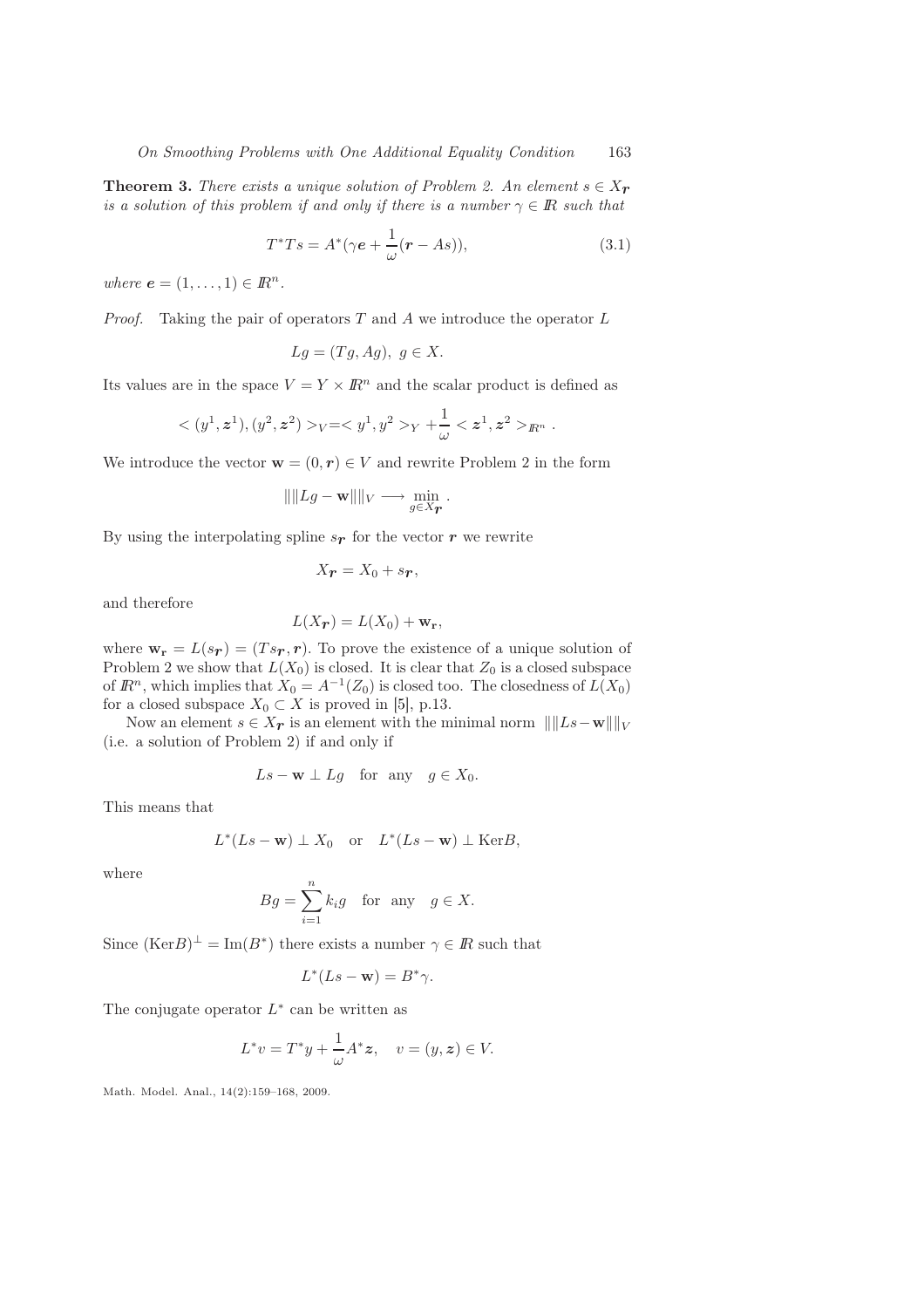Taking into account also that  $B^*\gamma = \gamma A^*e$ , we obtain the equivalent form of the equality [\(3.1\)](#page-4-0)

$$
T^*Ts + \frac{1}{\omega}A^*(As - r) = \gamma A^*e,
$$

which proves the theorem. ⊓⊔

Corollary 1. The unique solution of Problem 2 is a spline  $s \in S(T, A)$ , which satisfies the conditions

$$
T^*Ts = A^*\lambda,
$$
  
\n
$$
\omega(\lambda - \frac{1}{n} < \lambda, e > e) + As = r.
$$
 (3.2)

Proof. According to Theorem [3](#page-3-0) there exists the vector

<span id="page-5-0"></span>
$$
\lambda = \gamma e + \frac{1}{\omega}(r - As),
$$

such that  $T^*Ts = A^*\lambda$ . This means that the solution s belongs to the space  $S(T, A)$  (see Theorem [2\)](#page-3-1). Now taking into account the condition

$$
\langle As,e>=,
$$

we get the equality

$$
<\lambda, e>=\gamma n.
$$

We put this  $\gamma$  into  $\lambda = \gamma e + \frac{1}{\omega}(r - As)$ , and obtain [\(3.2\)](#page-5-0).  $\Box$ 

# 4 Equivalence of Two Smoothing Problems

We denote

$$
\varphi(\omega) = \|As(\omega) - \mathbf{r}\|^2,
$$

where  $s(\omega)$  is the solution of Problem 2.

**Theorem 4.** If the parameters  $\omega$  and  $\delta$  are connected by the equation

$$
\varphi(\omega)=\delta,
$$

then the spline  $s(\omega)$ , i.e. the solution of Problem 2, gives the unique solution of Problem 3.

*Proof.* Let  $\sigma$  be a solution of Problem 3. Note that the spline  $s(\omega)$  satisfies also the condition  $s(\omega) \in X_{\mathbf{r},\delta} \cap X_{\mathbf{r}}$ . Therefore

$$
||T\sigma|| \le ||Ts(\omega)||.
$$

Let us compare the values

$$
||T\sigma||^{2} + \frac{1}{\omega}||A\sigma - r||^{2} \leq ||Ts(\omega)||^{2} + \frac{1}{\omega}\delta = ||Ts(\omega)||^{2} + \frac{1}{\omega}||As(\omega) - r||^{2}.
$$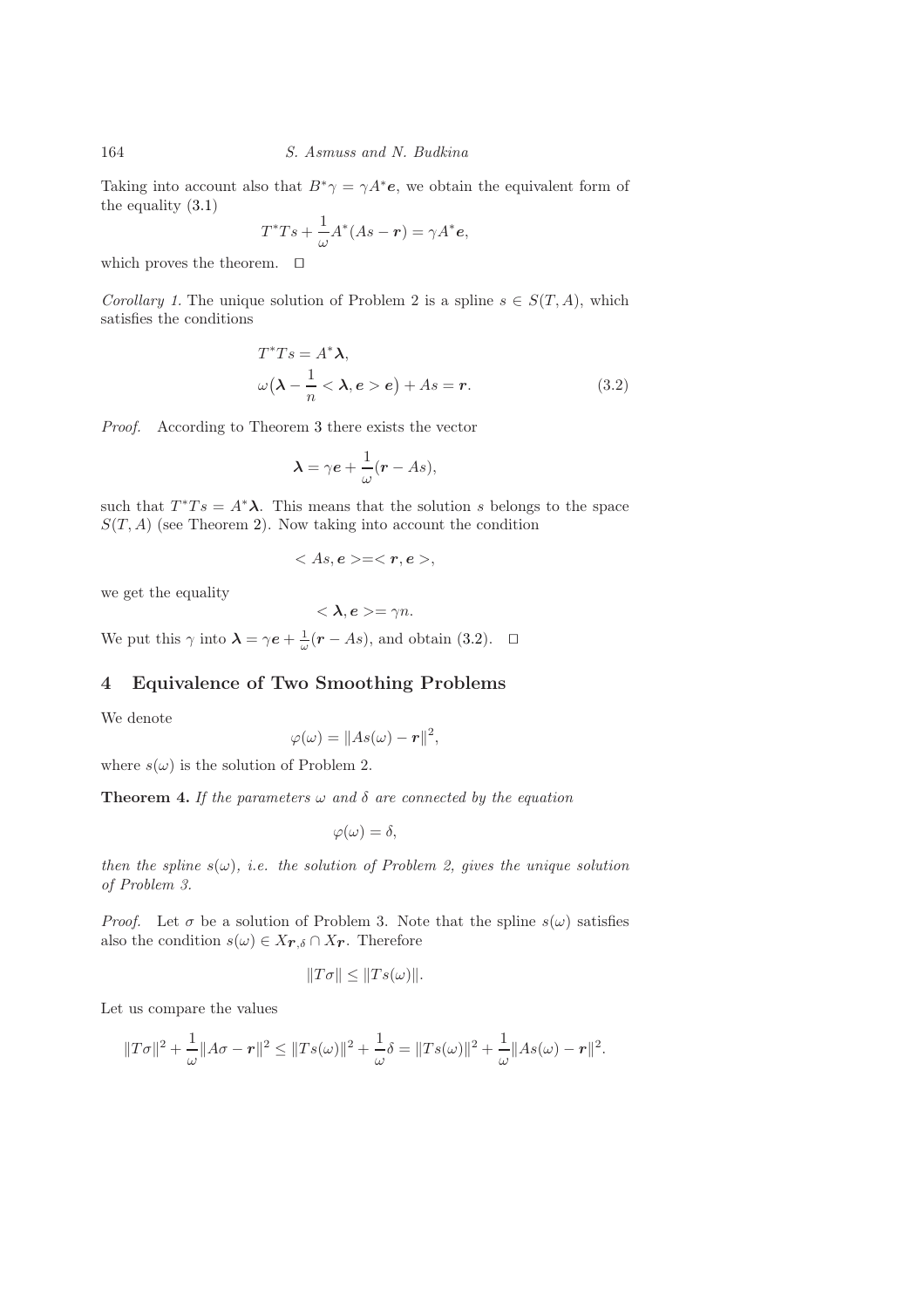This means that  $\sigma$  gives a solution of Problem 2 also. Taking into account the uniqueness of the solution of Problem 2, we obtain that  $s(\omega) = \sigma$ . □

Let us suppose  $\mathrm{Ker}T \not\subset X_0$  and denote

 $\delta^* = \inf \{ \|Ap - r\|^2 : p \in \text{Ker} T \cap X_{\mathbf{r}} \}.$ 

This value  $\delta^*$  will be called the critical value of the smoothing parameter  $\delta$ . In the case  $\delta \geq \delta^*$  any  $p \in \text{Ker } T \cap X_{\mathbf{r}}$  is the solution of Problem 2.

Now consider the equation  $\varphi(\omega) = \delta$  in the case  $0 < \delta < \delta^*$ .

**Theorem 5.** The function  $\varphi$  is differentiable, strictly increasing on the interval  $(0, +\infty)$  and

$$
\lim_{\omega \to +0} \varphi(\omega) = 0, \quad \lim_{\omega \to +\infty} \varphi(\omega) \ge \delta^*.
$$

*Proof.* According to [\(2.1\)](#page-3-2), [\(2.2\)](#page-3-3) the spline  $s(\omega)$  can be written as

<span id="page-6-0"></span>
$$
s(\omega) = \sum_{j=1}^{q} a_j(\omega) p_j + \sum_{i=1}^{n} \lambda_i(\omega) u_i,
$$
  

$$
\sum_{i=1}^{n} \lambda_i(\omega) k_i p_j = 0, \quad j = 1, \dots, q.
$$

Its coefficients depend on  $\omega$ . The coefficients  $a(\omega)$ ,  $\lambda(\omega)$  of the spline  $s(\omega)$  are differentiable as the solution of the following system of the algebraic equations

$$
\begin{cases}\n\omega(\lambda_i(\omega) - \frac{1}{n} \sum_{l=1}^n \lambda_l(\omega)) + k_i s(\omega) = r_i, \quad i = 1, \dots, n, \\
\sum_{i=1}^n \lambda_i(\omega) k_i p_j = 0, \quad j = 1, \dots, q.\n\end{cases}
$$
\n(4.1)

If the coefficients are differentiable with respect to  $\omega$ , then the function  $\varphi$  is continuously differentiable with respect to  $\omega$  also. It is easy to see that

$$
\varphi'(\omega) = 2 < \text{As}'(\omega), \text{As}(\omega) - r > \text{.}
$$

By differentiating we obtain that  $s'(\omega)$  is a spline of  $S(T, A)$  with the coefficients  $\boldsymbol{a}'(\omega), \boldsymbol{\lambda}'(\omega)$ :

$$
s'(\omega) = \sum_{j=1}^q a'_j(\omega)p_j + \sum_{i=1}^n \lambda'_i(\omega)u_i,
$$
  

$$
\sum_{i=1}^n \lambda'_i(\omega) k_i p_j = 0, \quad j = 1, \dots, q.
$$

It means that

$$
T^*Ts'(\omega) = A^*\lambda'(\omega).
$$

Thus

$$
||T s'(\omega)||^2 = .
$$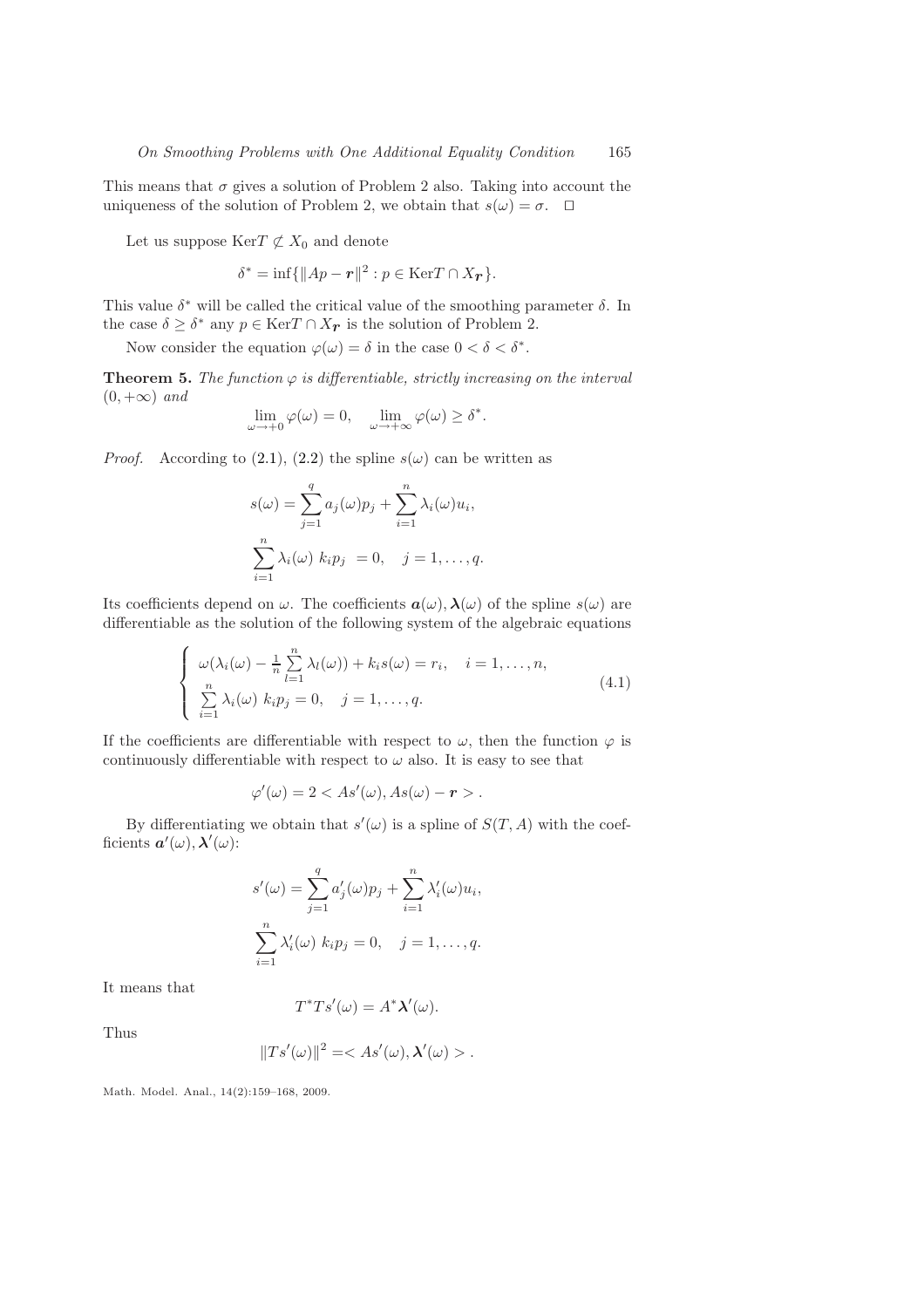In order to obtain  $\lambda'(\omega)$ , let us differentiate the system [\(4.1\)](#page-6-0)

$$
\boldsymbol{\lambda}(\omega) - \gamma(\omega)\boldsymbol{e} + \omega(\boldsymbol{\lambda}'(\omega) - \gamma'(\omega)\boldsymbol{e}) + \boldsymbol{A}\boldsymbol{s}'(\omega) = 0,
$$

where  $\gamma(\omega) = \frac{1}{n} \sum_{n=1}^{\infty}$  $\sum_{i=1} \lambda_i(\omega)$ . Therefore

$$
\lambda(\omega) - \gamma(\omega)e = -\omega(\lambda'(\omega) - \gamma'(\omega)e) - As'(\omega).
$$

By the equality

$$
\boldsymbol{\lambda}(\omega) - \gamma(\omega)\boldsymbol{e} = \frac{1}{\omega}(\boldsymbol{r} - As(\omega))
$$

we get

$$
As(\omega) - r = \omega^{2}(\lambda'(\omega) - \gamma'(\omega)e) + \omega As'(\omega).
$$

Therefore

$$
\varphi'(\omega) = 2\omega^2 < \text{As}'(\omega), \lambda'(\omega) > -2\omega^2 < \text{As}'(\omega), \gamma'(\omega)e > +2\omega \| \text{As}'(\omega) \|^2.
$$

Now taking into account that

$$
\langle As'(\omega),\gamma'(\omega)e>=\gamma'(\omega)(\langle As(\omega),e\rangle)'=\gamma'(\omega)(\langle r,e\rangle)'=0,
$$

we obtain

$$
\varphi'(\omega) = 2\omega^2 \|Ts'(\omega)\|^2 + 2\omega \|As'(\omega)\|^2.
$$

It means that  $\varphi'(\omega) > 0$  for positive  $\omega$ , and hence the function  $\varphi$  is strictly increasing on the interval  $(0, +\infty)$ .

We denote the interpolating spline for the vector  $r$  by  $s_r$ . From

$$
||Ts(\omega)||^2 + \frac{1}{\omega}||As(\omega) - r||^2 \le ||Ts\mathbf{r}||^2 + \frac{1}{\omega}||As\mathbf{r} - r||^2 = ||Ts\mathbf{r}||^2
$$

it follows that  $\frac{1}{\omega} ||As(\omega) - r||^2$  is bounded and  $\lim_{\omega \to +0} As(\omega) = r$ . Therefore we get

$$
\lim_{\omega \to +0} \varphi(\omega) = 0.
$$

To prove the inequality  $\lim_{\omega \to +\infty} \varphi(\omega) \geq \delta^*$  it is enough to consider the case, when the function  $\varphi(\omega)$  is bounded. If the strictly increasing function function  $\varphi(\omega)$  is unbounded, then this inequality holds automatically.

In case of bounded function  $\varphi(\omega)$ , the functions  $k_i s(\omega)$ ,  $i = 1, \ldots, n$ , are limited and if  $\omega \to +\infty$  then from the first equation of the system [\(4.1\)](#page-6-0) we get

$$
\lim_{\omega \to +\infty} (\lambda_i(\omega) - \frac{1}{n} \sum_{j=1}^n \lambda_j(\omega)) = 0, \text{ or } \lim_{\omega \to +\infty} (\lambda_i(\omega) - \gamma(\omega)) = 0, i = 1, \dots, n.
$$

Therefore we can write

$$
\lambda_i(\omega) = \gamma(\omega) + \beta_i(\omega), \ i = 1, \dots, n,
$$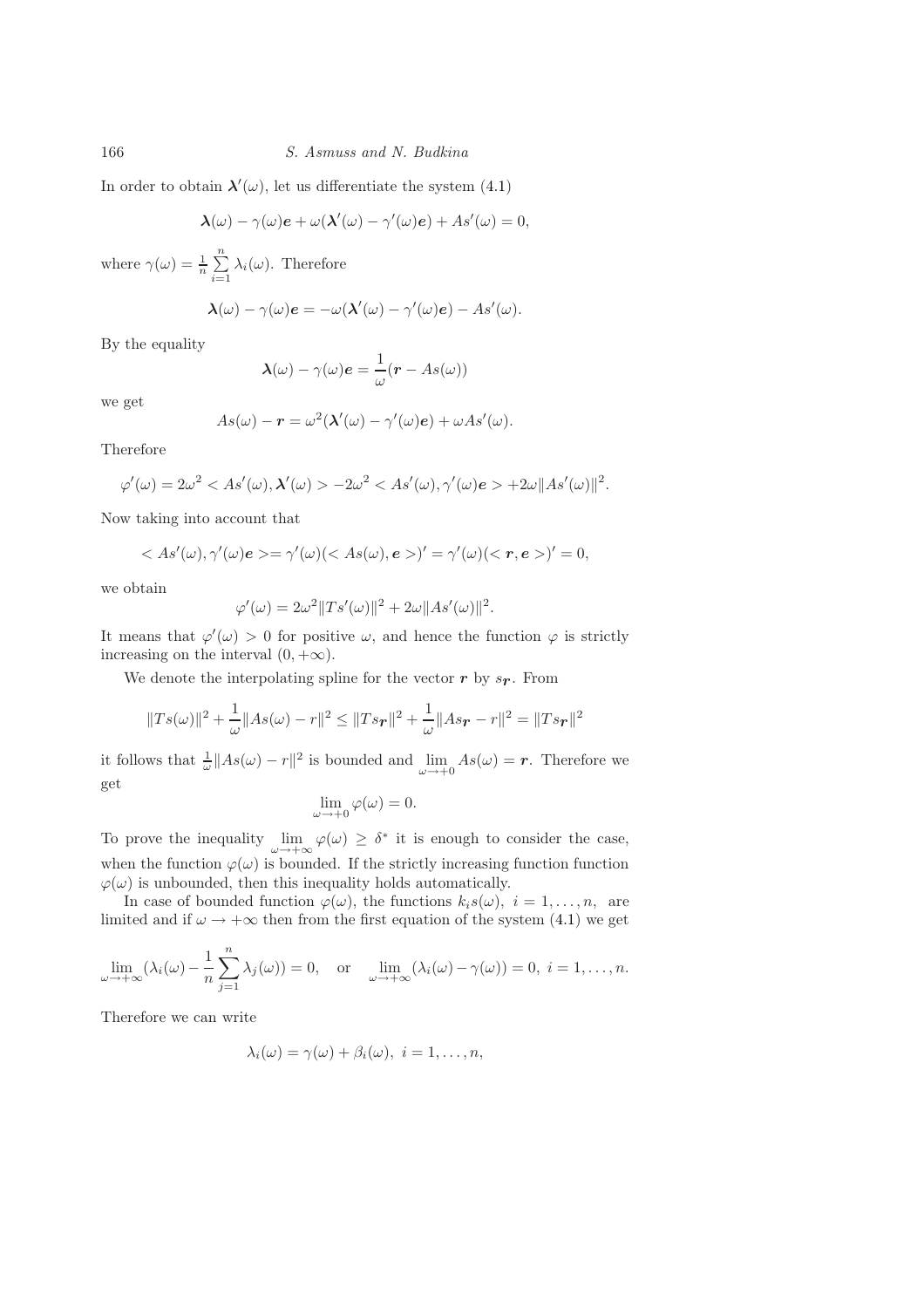#### On Smoothing Problems with One Additional Equality Condition 167

where  $\lim_{\omega \to +\infty} \beta_i(\omega) = 0$ . So from the second equation of [\(4.1\)](#page-6-0) we have

$$
\lim_{\omega \to +\infty} \sum_{i=1}^n (\gamma(\omega) + \beta_i(\omega)) k_i p_j = 0, \quad j = 1, \dots, q.
$$

The conditions  $\lim_{\omega \to +\infty} \beta_i(\omega) = 0, i = 1, \dots, n$  imply

$$
\lim_{\omega \to +\infty} \gamma(\omega) \sum_{i=1}^{n} k_i p_j = 0, \ j = 1, \dots, q.
$$

Taking into account that KerT  $\not\subset X_0$  we get  $\lim_{\omega \to +\infty} \gamma(\omega) = 0$ . It means that for all coefficients  $\lambda_i(\omega)$ ,  $i = 1, \ldots, n$ ,

$$
\lim_{\omega \to +\infty} \lambda_i(\omega) = 0. \tag{4.2}
$$

To prove the inequality

$$
\lim_{\omega \to +\infty} \varphi(\omega) \ge \delta^*,
$$

<span id="page-8-0"></span>we will show that there exists such a sequence of natural numbers  $(\omega_m)_{m \in \mathbb{N}}$ that

$$
\lim_{m \to +\infty} \omega_m = +\infty \quad \text{and} \quad \lim_{m \to +\infty} a(\omega_m) \in \mathbb{R}^q. \tag{4.3}
$$

Let us denote  $\boldsymbol{a}^* = \lim_{m \to +\infty} \boldsymbol{a}(\omega_m)$  and consider  $p^* = \sum_{i=1}^q$  $j=1$  $a_j^* p_j$ . It is easy to see that  $p^* \in X_{\mathcal{F}}$  because of

$$
\sum_{i=1}^{n} k_i \sum_{j=1}^{q} a_j^* p_j = \lim_{m \to +\infty} \sum_{i=1}^{n} k_i \sum_{j=1}^{q} a_j (\omega_m) p_j
$$
  
= 
$$
\lim_{m \to +\infty} (\sum_{i=1}^{n} k_i s(\omega_m) - \sum_{i=1}^{n} k_i \sum_{j=1}^{n} \lambda_i (\omega_m) u_j) = \sum_{i=1}^{n} r_i.
$$

Therefore

<span id="page-8-1"></span>
$$
\lim_{m \to +\infty} \varphi(\omega_m) = \|Ap^* - \mathbf{r}\|^2 \ge \delta^*.
$$

To prove the existence of sequence [\(4.3\)](#page-8-0) we will show that sequence  $(a(m))_{m\in\mathbb{N}}$ is bounded (in this case it has a convergent subsequence). Taking into account that  $k_i s(m)$ ,  $i = 1, \ldots, n$  are bounded, we obtain that

$$
k_i\left(\sum_{j=1}^q a_j(m)p_j\right) = \sum_{j=1}^q a_j(m)k_i p_j, \quad i = 1, \dots, n \tag{4.4}
$$

are bounded too. By using the matrix  $V = (k_i p_j)_{i=1,\dots,n, j=1,\dots,q}$  we rewrite the vector with the coordinates [\(4.4\)](#page-8-1) as  $Va(m)$ . The boundedness of  $Va(m)$ implies the boundedness of  $V^T V a(m)$ . To prove the boundedness of the vector  $a(m)$  it is enough to note that the matrix  $V^T V$  is invertible as Gram's matrix, which corresponds to the linearly independent vectors  $Ap_j$ ,  $j = 1, \ldots, q$ . These vectors are linearly independent because of Ker  $T \cap$  Ker  $A = \{0\}$ . □